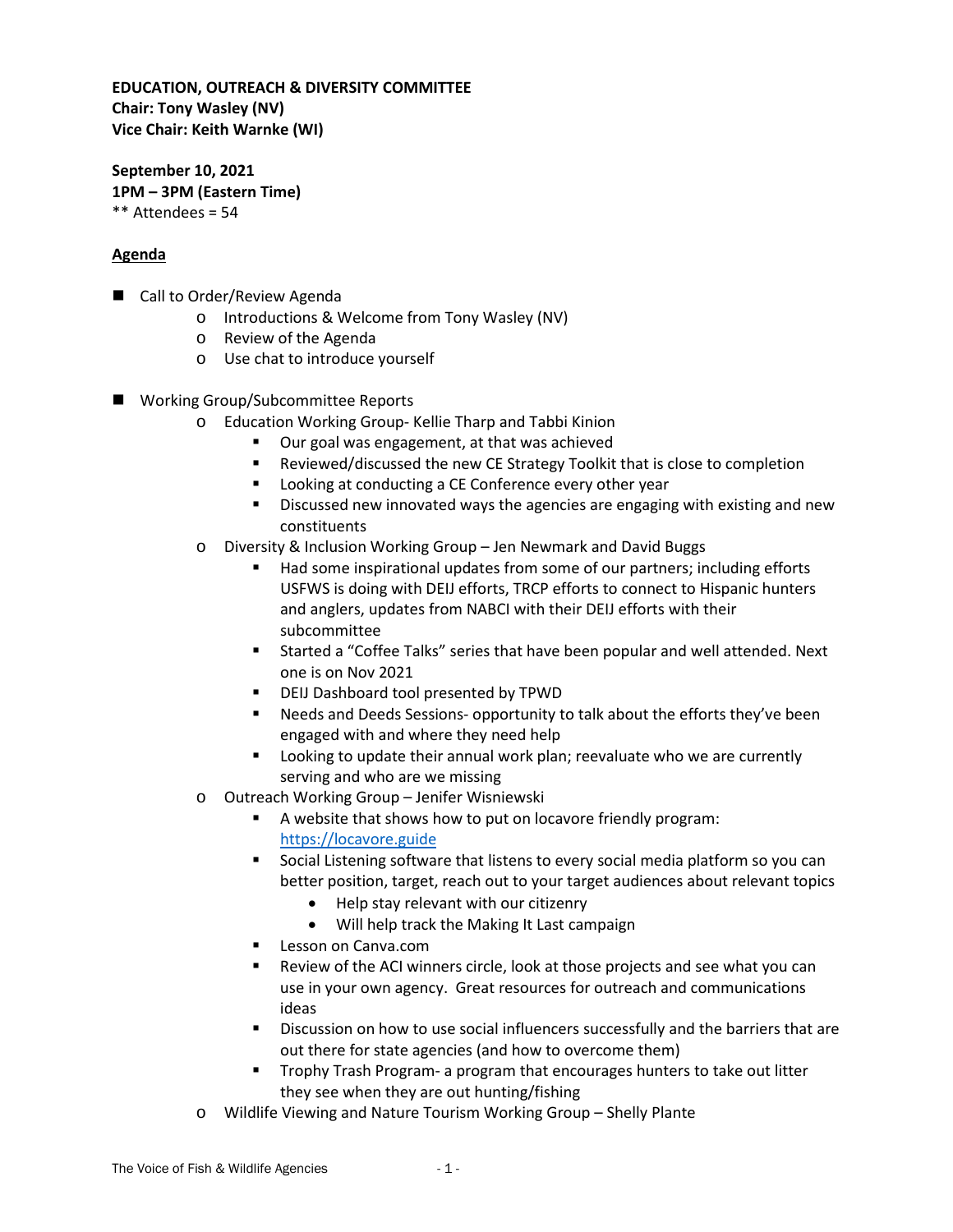- Reviewed work plan—looking to edit and wordsmith to make more relevant to the work we are doing today
- RAWA discussions- there is up to 15% can be spent on recreation and education; be thinking now of how we can use this money; we want to be at the table to do good work and be relevant to our customers
- WVNT Academy coming up in Feb 2022[: www.wvntacademy.com](http://www.wvntacademy.com/)
- Webinar Series- very active. Now have a [YouTube Playlist](https://www.youtube.com/playlist?app=desktop&list=PLGgiMnErkUG6WSgwnXx21-F0F7dChN9hu) on the AFWA YouTube Channel
- Update on a MSCG on a national Wildlife Viewing Survey. Survey is out in all 4 regions. This will be great information of what people want to see and how we can best serve them in the future.
- o Joint Working Group: Education, Outreach and Diversity and Wildlife Diversity and Conservation Funding Committees – Shelly Plante
	- Working on 'shovel-ready' project fact sheets to show what we could do immediately when RAWA passes; review of Tier 1, 2 and 3 states and filling in the gaps
	- We do need more EOD participation in this joint working group
	- Can use up to 15% of RAWA funding on wildlife related education/recreation
- o Project WILD Subcommittee Johnnie Smith
	- Guide sales have been difficult with COVID
	- Have an EPA grant that allows PW to give mini grants to states to do more Project WILD education
	- **EXECUTE:** Started a successful PW online course/training
- Recovering America's Wildlife Act Update- Sean Saville
	- **Recovering America's Wildlife Act** introduced in both House and Senate: **[H.R.2773,](https://www.congress.gov/bill/117th-congress/house-bill/2773) [S. 2372](https://www.congress.gov/bill/117th-congress/senate-bill/2372)**
	- they are currently stand-alone bills; want to get 10D's and 10R's on the Senate Bill for committee action
	- Senate bill funding source difference (from House Bill)- from (unallocated) civil or criminal penalties from natural resource violations; plenty of \$\$ in that pot; would not touch previously allocated funds in that pot
	- FAQ and Talking points are available on the Alliance page
	- HR2773 in WOW subcommittee hearing on July 29, 2021; no big issues raised
	- A number of state fact sheets are available to help promote RAWA in states; 21 are currently available; highlights shovel-ready projects waiting for RAWA funding
	- Visit ournatureusa.com for resources and other information
	- Working on additional/updated sign-on letters to support RAWA
	- Currently focused on the following states: SC, AR, WV, OH, KS, LA, IN, NE, NC
	- We've heard from many of you that you'd like to see more resources available on the Alliance website for partners to be able to utilize for advocacy and outreach purposes…you asked, we listened…check it out by following the "More Resources" tab on the home page [https://ournatureusa.com](https://ournatureusa.com/)
	- The best place to check out the latest messaging, resources and other campaign materials, see the Alliance online toolkit here...this folder directs to the shovel-ready fact sheets: [https://drive.google.com/drive/folders/1XHlj\\_W-goNC\\_q31mIHQl1CQp6thXABu5](https://drive.google.com/drive/folders/1XHlj_W-goNC_q31mIHQl1CQp6thXABu5)
- Discussion: Should we update the EOD Committee Name/ Working Group names?
	- o We may be looking to keep the EOD Committee name; but look to possibly updates the WG names to better reflect current priorities
		- There is a lot of value to the EOD brand and recognized and is valued
		- Add names to the working groups or update the charges to better reflect priorities